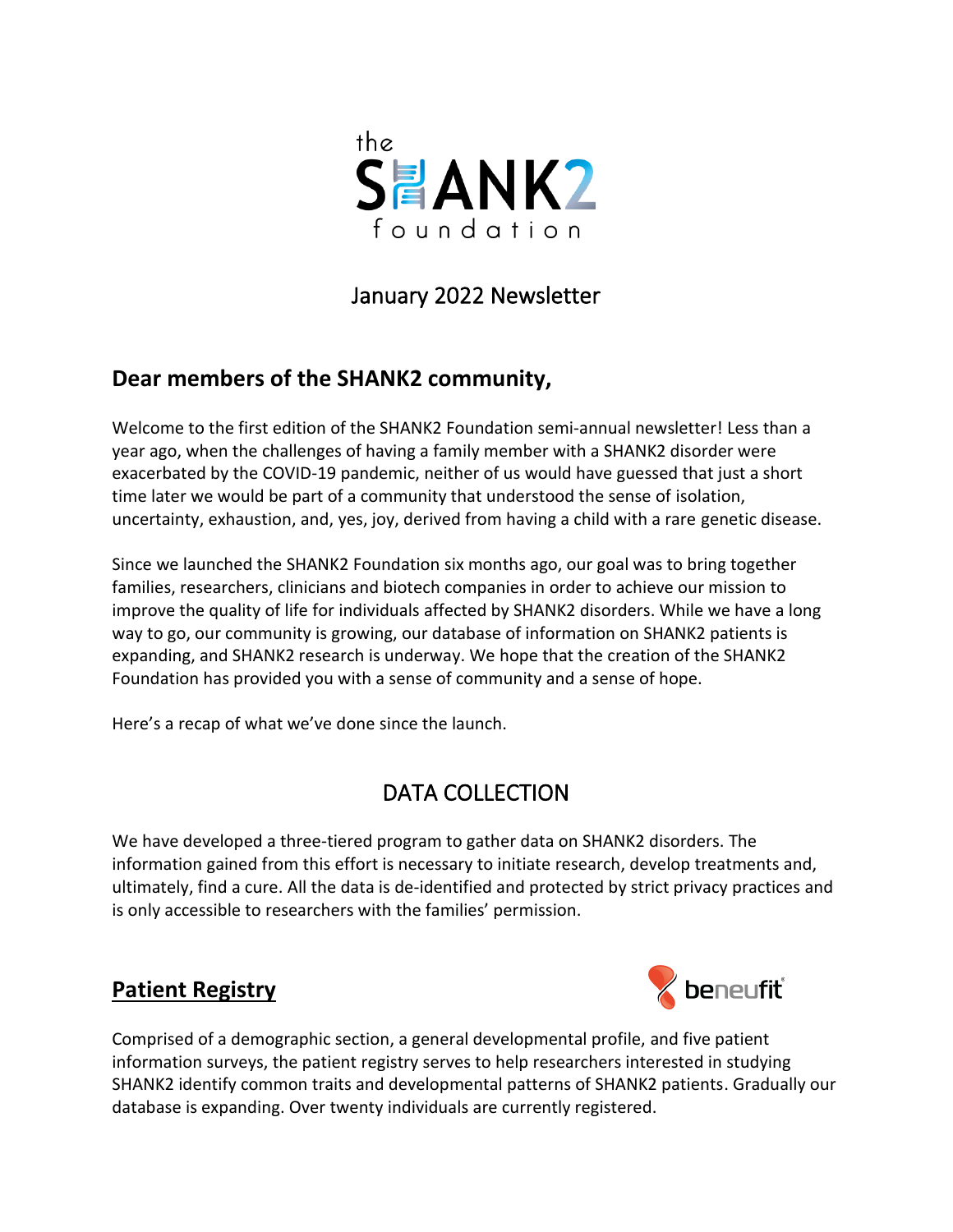Here are a few things we've already learned from the registry:

- o All our kids have:
	- Language delays
	- Gross and/or fine motor issues, ranging from minor to moderate
	- Low response to pain
- o Most of our kids:
	- Get speech and occupational therapy
	- Are overactive (but not hyperactive)
	- Have an autism diagnosis (additionally, many are diagnosed with ADHD and/or IDD)
	- Have mild to moderate hypotonia
	- Are in inclusive classrooms
	- Have sensory processing differences (primarily tactile, sensory seeking)
	- Have few health problems beyond neurodevelopmental issues (some have digestive problems)
- $\circ$  The #1 priority for parents and caregivers is to improve our kids' ability to communicate

### **Phenotyping Study**



The Seaver Autism Center at Mount Sinai in New York City, founded by Dr. Joseph Buxbaum, a prominent neurodevelopmental disorder and autism researcher, has designed a study for the SHANK2 Foundation to identify the traits observed in SHANK2 patients in order to better understand the role pathogenic SHANK2 variants play in human development. Information gathered through assessments conducted by Dr. Buxbaum's team will complement the data collected in the patient registry. In order to begin the study, we need ten affected individuals who meet the criteria to participate, including a diagnosis of a de novo SHANK2 variant through genetic testing and residence in a home where English is spoken.

### **Standardized Physical Evaluations**

Many doctors attending to our kids are unfamiliar with SHANK2 disorders and how to best treat affected patients. Dr. Yong-hui Jiang, a renowned SHANK2 expert and the Chief of Medical Genetics at Yale University Medical Center, is conducting standardized and thorough examinations for families and caregivers able to travel to New Haven, Connecticut. Dr. Jiang will use the findings of these exams to enhance the body of data collected in the patient registry and phenotyping study.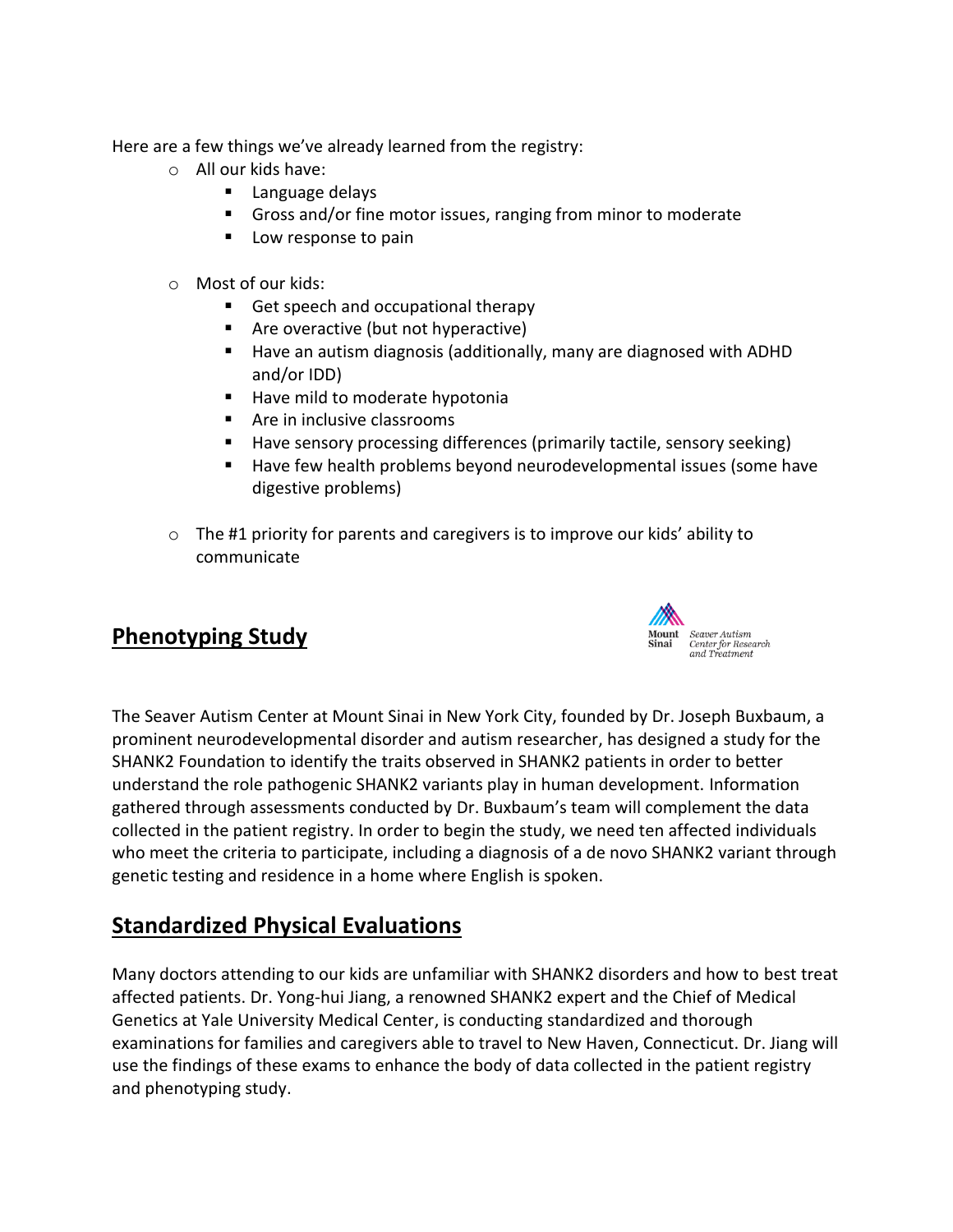### RESEARCH

Two SHANK2 research projects are currently underway. While the studies are not yet completed, preliminary findings have been reported.

### **MIT Mouse Model Study**



Since 2018, Dr. Guoping Feng, a distinguished SHANK2 scientist and the Associate Director of the McGovern Institute at MIT, as well as his team at the Feng Lab have been studying animal models to understand the functional consequences of SHANK2 variants found in human patients. Using CRISPR genome-editing technology, the lab has created mice with the exact variants found in an individual with a SHANK2 disorder. Electrophysiological analysis of these mice has indicated that one of the SHANK2 variants in question significantly disrupts synaptic functioning in a region where SHANK2 protein is found. The research team is currently evaluating how this synaptic dysfunction affects behaviors in these mice.

### **Rarebase/***Function* **Platform**



The SHANK2 Foundation is one of fifteen rare disease advocacy groups participating in the newly launched *Function* Platform created by biotech company Rarebase. The Rarebase team is currently screening a library of 4,000 FDA-approved drugs to see if any could act as a treatment for SHANK2 disorders. By early Spring, Rarebase will be sharing an update on the project, including whether they have identified any promising candidates.

## FAMILY SUPPORT

The SHANK2 community of families and caregivers is growing, and we have created two ways to meet and support one another.

### **Facebook Group**

The SHANK2 Foundation private Facebook group provides a forum where members can engage in conversations about our kids, ourselves and anything SHANK2 related. Our Facebook group has grown to 34 members from 8 countries. A special thanks to Sarah Schmidt who does an outstanding job of facilitating weekly group conversations on various topics.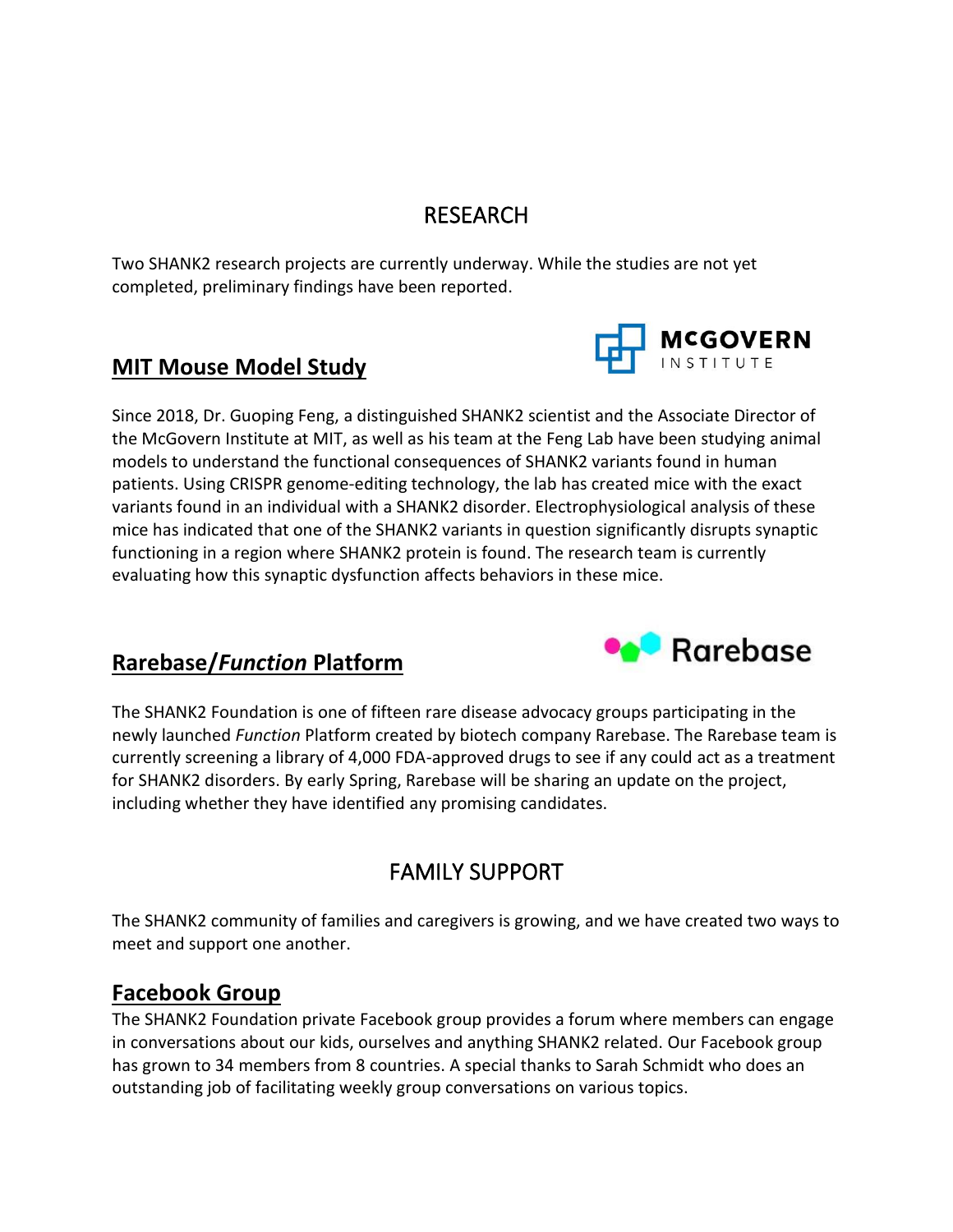#### **Zoom Meet-ups**

On January  $2^{nd}$ , we held our first community "meet-up" to give families and caregivers a chance to meet face-to-face (virtually) and engage in relaxed and open conversation. Regular meetings will be scheduled to accommodate participants in varying time zones. Please join us for our next scheduled meeting on January 30<sup>th</sup> at 2:00pm EST.

## SHANK2 DAY

On November 13, 2021 (in reference to the location of the SHANK2 gene at 11q13), we held our first annual SHANK2 day meeting (virtually) bringing together families, researchers, and clinicians. We are so grateful to the experts who educated us on topics related to SHANK2 disorders as well as the families and professionals who attended the conference. All the sessions were interesting and informative and, together, gave attendees a comprehensive background on the SHANK2 gene, its role in disease, the status of SHANK2 research, and offered help and hope for our kids and our families. If you missed the meeting, the recordings are posted to the foundation's Vimeo account. Contact us for a direct link and password to the recordings. We look forward to another productive meeting on November 13<sup>th</sup>, 2022!

## **ALLIANCES**

We have joined a number of organizations who share our goal of helping individuals and families affected by rare diseases.

#### **COMBINEDBrain**



A consortium of patient advocacy foundations that meet monthly along with researchers, clinicians and biotech representatives to share knowledge in an effort to expedite clinical treatment development



#### **JumpStart**

As part of the Orphan Disease Center at the University of Pennsylvania, JumpStart guides patient advocacy groups through the process of developing programs and treatments for their communities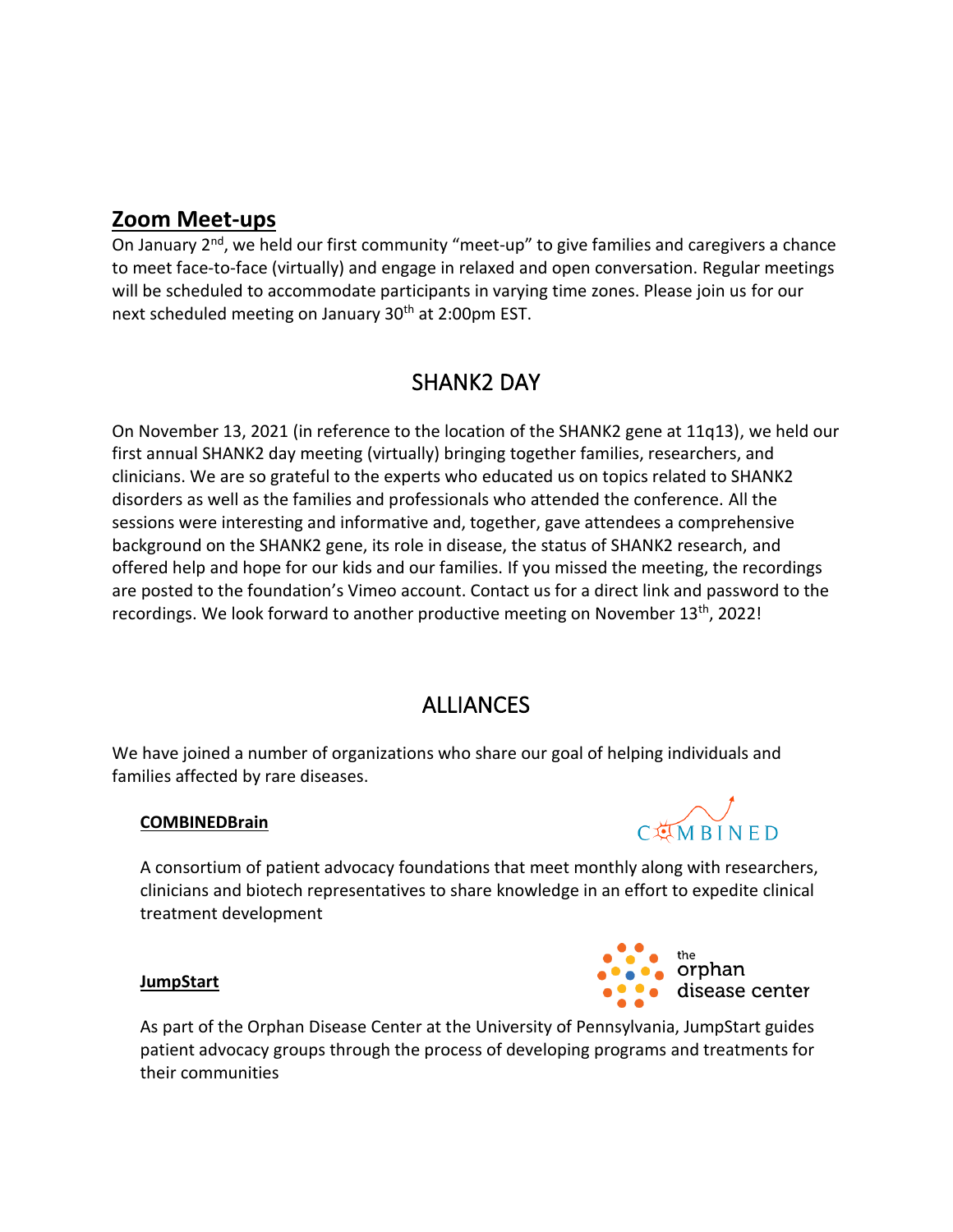#### **Global Genes**



A forum where constituents of the rare disease community connect, exchange information and support one another

#### **CureSHANK**



A foundation seeking to further research and development for treatments of all SHANK disorders (SHANK1, SHANK2, and SHANK3)

We are in the early stages of joining forces with other family advocacy groups to develop a more efficient and effective way of finding individuals with our respective rare diseases, worldwide.

## AND ALL THE REST

- In November 2021, the SHANK2 Foundation officially became a  $501(c)(3)$ , or a taxexempt entity.
- In January 2022, we welcomed Alex Lanjewar to our board. Alex, is a candidate for a Ph.D. in neuroscience at the University of Southern California. She is investigating biological mechanisms that contribute to typical development of cognitive functions as a means to better understand how deficits seen in neurodevelopment disorders may arise. Her research focuses on the MET gene, which codes for a protein that indirectly interacts with SHANK2. Alex is well suited to support the SHANK2 Foundation's objective of accelerating research and treatment developments for individuals affected by pathogenic SHANK2 variants. Her academic and clinical experiences have prepared her to identify and analyze areas of research critical to finding treatments for SHANK2 disorders.

#### As we move forward, our short-term goals include:

- Finalizing talks for a biorepository
- Establishing a think-tank of SHANK2 researchers
- Exploring grant opportunities
- Creating a scientific advisory board